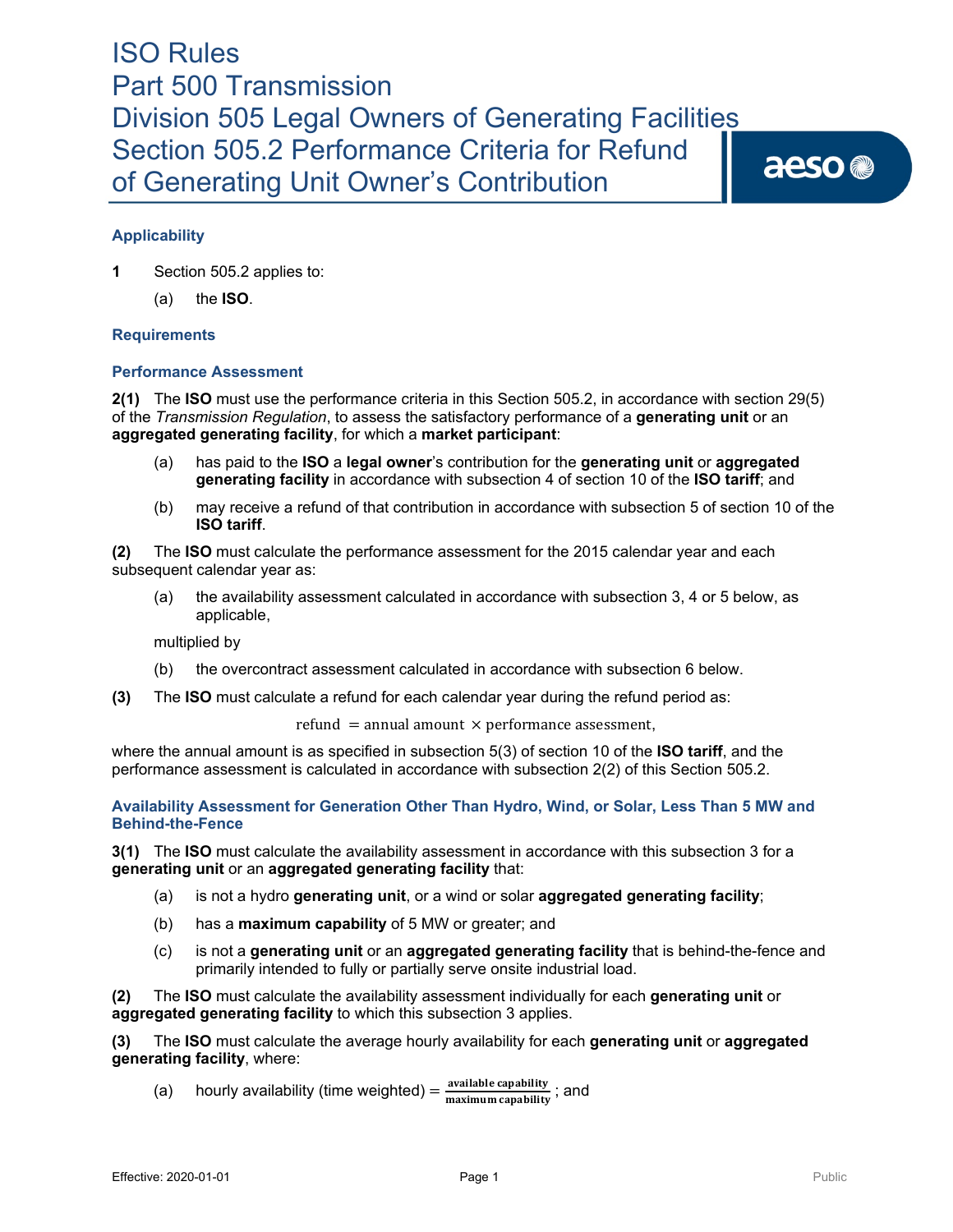

(b) average hourly availability =  $\frac{\sum \text{hourly availability for all hours of the year}}{\sum \text{ hours for each time}}$ 

number of hours in the year

#### **(4)** The **ISO** must calculate the availability assessment for each **generating unit** or **aggregated generating facility**, based on the average hourly availability as follows:

| Average Hourly Availability | <b>Availability Assessment</b>                   |
|-----------------------------|--------------------------------------------------|
| Less than $0.60$            | 0%                                               |
| 0.60 to 0.80                | average hourly availability $-0.60 \times 100\%$ |
| Greater than 0.80           | 1በበ%                                             |

### **Availability Assessment for Generation Using Hydro, Wind, or Solar Less Than 5 MW**

**4(1)** The **ISO** must calculate the availability assessment in accordance with this subsection 4 for a **generating unit** or an **aggregated generating facility** that:

- (a) is a hydro **generating unit**;
- (b) is a wind or solar **aggregated generating facility**; or
- (c) has a **maximum capability** of less than 5 MW.
- **(2)** The **ISO** must:
	- (a) calculate the availability assessment in aggregate for all **generating units** and **aggregated generating facilities** that are served under a single Rate STS **system access service** agreement; and
	- (b) apply the aggregate availability assessment to each **generating unit** or **aggregated generating facility** to which this subsection 4 applies.

**(3)** The **ISO** must calculate the average hourly availability in aggregate for all **generating units** and **aggregated generating facilities** that are served under a single Rate STS **system access service**  agreement, over all hours in the period during which performance is being assessed, where:

(a) for an hour during a month in which Rate STS **contract capacity** is greater than zero:

hourly availability (time weighted) =  $\frac{\text{metered energy+dispatch volume of operating reserves}}{\text{Rate STS contract capacity}}$ ;

(b) for an hour during a month in which Rate STS **contract capacity** is zero:

hourly availability  $= 1.00$ ; and

(c) average hourly availability  $=\frac{\sum \text{hourly availability for all hours of the year}}{\text{number of hours in the year}}$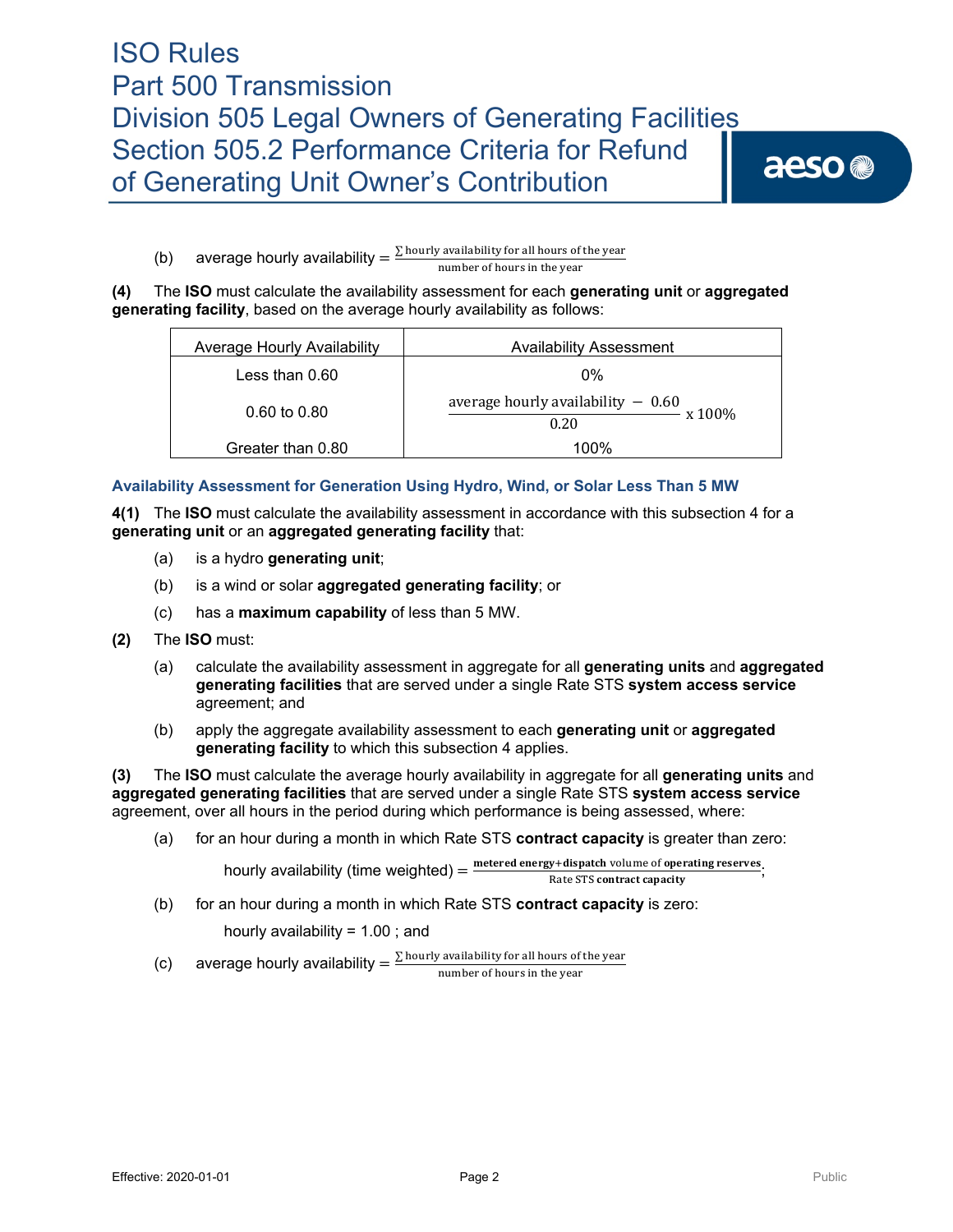**(4)** The **ISO** must calculate the availability assessment in aggregate for all **generating units** and **aggregated generating facilities**, excluding solar **aggregated generating facilities**, that are served under a single Rate STS **system access service** agreement, based on the average hourly availability as follows:

| Average Hourly Availability | <b>Availability Assessment</b>                   |
|-----------------------------|--------------------------------------------------|
| Less than $0.15$            |                                                  |
| $0.15$ to 0.25              | average hourly <u>availability</u> - 0.15 x 100% |
|                             |                                                  |
| Greater than 0.25           |                                                  |

**(5)** The **ISO** must calculate the availability assessment in aggregate for all solar **aggregated generating facilities** that are served under a single Rate STS **system access service** agreement, based on the average hourly availability as follows:

| Average Hourly Availability | Availability Assessment                         |
|-----------------------------|-------------------------------------------------|
| Less than $0.08$            | በ%                                              |
| $0.08 \text{ to } 0.12$     | average hourly availability $-0.08$<br>– x 100% |
| Greater than 0.12           | 1በበ%                                            |

### **Availability Assessment for Behind-the-Fence Generation**

**5(1)** The **ISO** must calculate the availability assessment in accordance with this subsection 5 for a **generating unit** or **aggregated generating facility** that is behind-the-fence and primarily intended to fully or partially serve onsite industrial load.

- **(2)** The **ISO** must:
	- (a) calculate the availability assessment in aggregate for all **generating units** and **aggregated generating facilities** that are served under a single Rate STS **system access service** agreement; and
	- (b) apply the aggregate availability assessment to each **generating unit** or **aggregated generating facility** to which this subsection 5 applies.

**(3)** The **ISO** must calculate the average hourly availability in aggregate for all **generating units** and **aggregated generating facilities** that are served under a single Rate STS **system access service** agreement, over all hours in the period during which performance is being assessed, where:

- (a) if the **generating unit** or **aggregated generating facility** submits **offers** on a net basis:
	- (i) for an hour during a month in which Rate STS **contract capacity** is greater than zero:

hourly availability (time weighted)  $=$   $\frac{\text{total available capacity}}{\text{Rate STS contract capacity}}$ ; and

(ii) for an hour during a month in which Rate STS **contract capacity** is zero:

hourly availability = 1.00 ;

(b) if the **generating unit** or **aggregated generating facility** submits **offers** on a gross basis: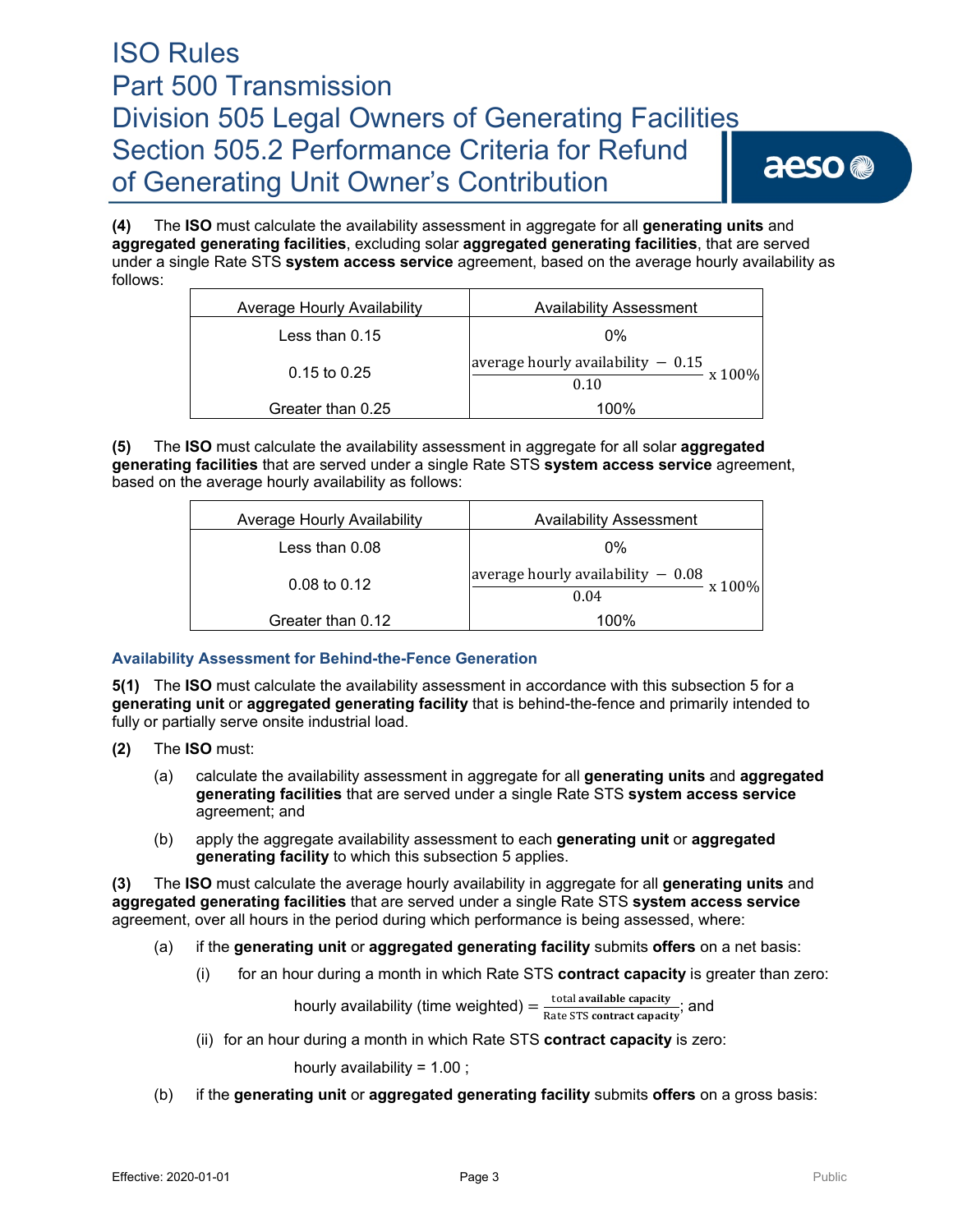aeso<sup>®</sup>

hourly availability (time weighted)  $=\frac{1}{\text{maximum capability}}$ ; and

(c) average hourly availability  $=$   $\frac{\sum \text{ hourly available}}{\sum \text{number of hours in the year}}$ 

**(4)** The **ISO** must calculate the availability assessment in aggregate for all **generating units** and **aggregated generating facilities** that are served under a single Rate STS **system access service** agreement, based on the average hourly availability as follows:

| Average Hourly Availability | Availability Assessment                                       |
|-----------------------------|---------------------------------------------------------------|
| Less than 0.60              | ገ%                                                            |
| $0.60 \text{ to } 0.80$     | average hourly availability $-0.60 \times 100\%$ <sup> </sup> |
| Greater than 0.80           | $00\%$                                                        |

### **Overcontract Assessment**

**6(1)** The **ISO** must, for a **generating unit** or an **aggregated generating facility** to which this section 505.2 applies:

- (a) calculate the overcontract assessment in aggregate for all **generating units** and **aggregated generating facilities** that are served under a single Rate STS **system access service** agreement; and
- (b) apply the aggregate overcontract assessment to each **generating unit** or **aggregated generating facility** that is served under that Rate STS **system access service** agreement.

**(2)** The **ISO** must calculate the overcontract factor in aggregate for all **generating units** and **aggregated generating facilities** that are served under a single Rate STS **system access service** agreement, based on the **metered energy** supplied above Rate STS **contract capacity**, over all hours in the period during which performance is being assessed, as follows:

overcontract factor =  $\Sigma$ (metered energy–Rate STS contractcapacity hours when <mark>metered energy></mark>Rate STS **contract capacity** ∑ Rate STS contract capacity all hours

**(3)** The **ISO** must, in any month in which Rate STS **contract capacity** is less than 5 MW, deem Rate STS **contract capacity** to be 5 MW during that month for the calculation of the overcontract factor in subsection 6(2) above.

**(4)** The **ISO** must exclude from the calculation of the overcontract factor in subsection 6(2) above any hours in which the **ISO** issues a **directive** to the **legal owner** of a **generating unit** or **aggregated generating facility** to temporarily exceed the Rate STS **contract capacity** during an **emergency**.

**(5)** The **ISO** must calculate the overcontract assessment in aggregate for all **generating units** and **aggregated generating facilities** that are served under a single Rate STS **system access service** agreement, based on the overcontract factor calculated in subsection 6(2) above as follows: